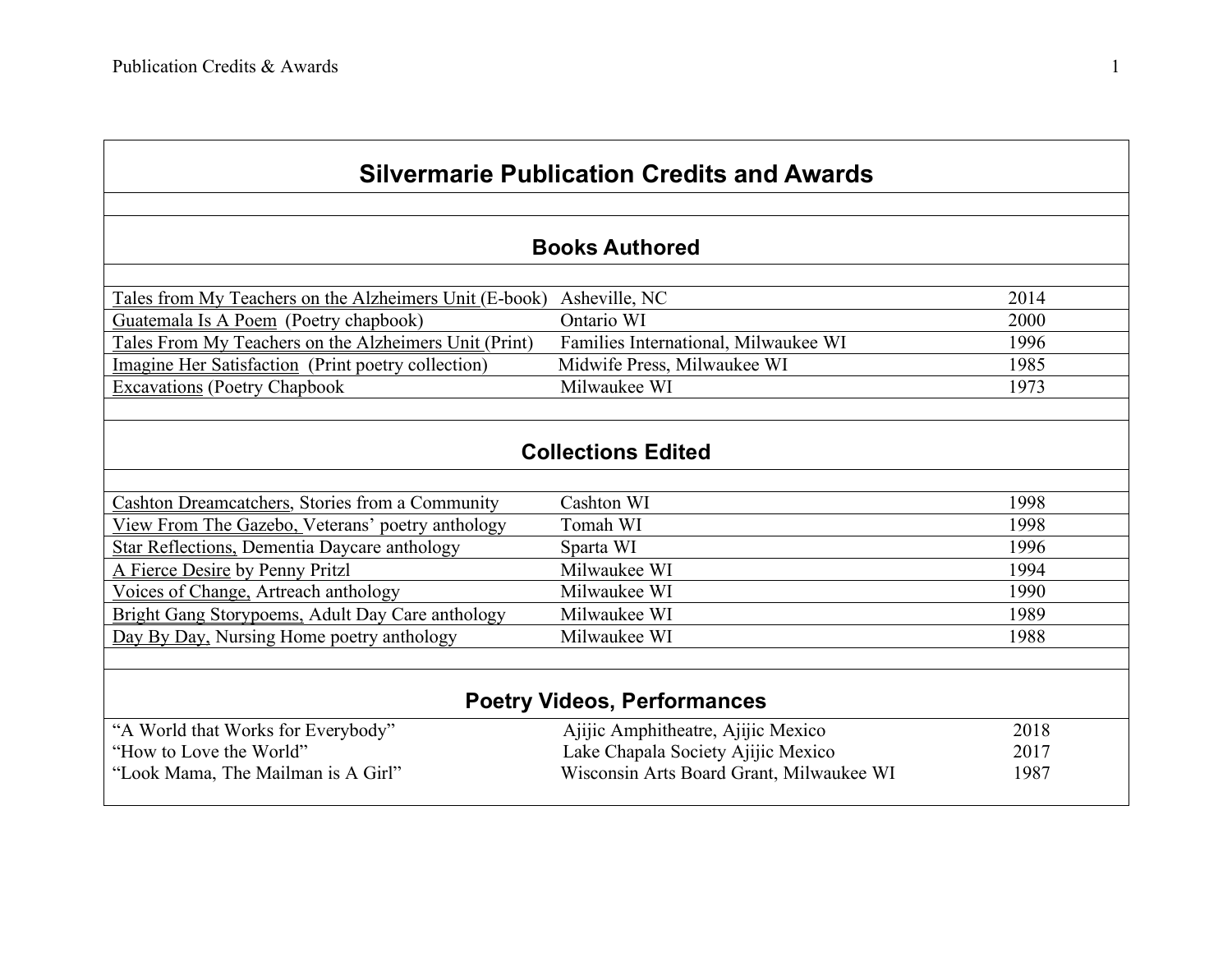|                                                                      | <b>Poetry Anthologized In</b>         |             |  |
|----------------------------------------------------------------------|---------------------------------------|-------------|--|
|                                                                      |                                       |             |  |
| Wisconsin Poets Calendar 2018                                        | Milwaukee Wisconsin                   | 2018        |  |
| In the Spirit of WeMoon, Anthology                                   | Mother Tongue Ink, Estacada OR        | 2011        |  |
| <b>Norcroft Anniversary Anthology</b>                                | Norcroft Press Duluth MN              | 2003        |  |
| Voices of the Valley                                                 | Valley Stewardship Network            | 2002        |  |
| Living with Nature                                                   | River Marsh Coalition La Crosse WI    | 2002        |  |
| Lunar Calendar                                                       | Luna Press, Boston MA                 | 1995, 1998  |  |
| <b>Elvehjem's Poetry About Art</b>                                   | Elvehjem Museum of Art, Madison WI    | 1995        |  |
| Sacred Sexuality by Marcelina Martin,                                | Wingbow Press, Oakland                | 1995        |  |
| Paperwork                                                            | Harbour Publishing, BC, Canada        | 1991        |  |
| Open Mind by Diane. Mariechild,                                      | Harper San Francisco                  | 1995        |  |
| <b>Working For A Living</b>                                          | Growing Room Press, Vancouver         | 1988        |  |
| We Are Everywhere                                                    | Crossing Press, Freedom CA            | 1988        |  |
| Words In Our Pockets                                                 | Dustbooks, Paradise CA                | 1985        |  |
| The Five-Petalled Blossom                                            | Feminist Writers' Guild, Milwaukee WI | 1982        |  |
| Mother Wit by Diane Mariechild                                       | Crossing Press, NY                    | 1981        |  |
| Convocation, Women in Writing                                        | United Sisters, Tampa FL              | 1975        |  |
|                                                                      |                                       |             |  |
|                                                                      | <b>Poetry in Periodicals</b>          |             |  |
|                                                                      |                                       |             |  |
| Roll Call                                                            | Chapala, Mexico                       | 2018, 2017  |  |
| We'Moon: Gaia Rhythms Guide                                          | Estacada OR                           | 2019, 2018, |  |
| 2017, 2015, 2014, 2012, 2009, 2008, 2006, 2002-2004, 1998-2000, 1993 |                                       |             |  |
| Ojo del Lago                                                         | Chapala, Jalisco Mexico               | 2018, 2017  |  |
| <b>Goddess Pages</b>                                                 | Glastonbury UK                        | 2017, 2016, |  |
| 2015, 2014                                                           |                                       |             |  |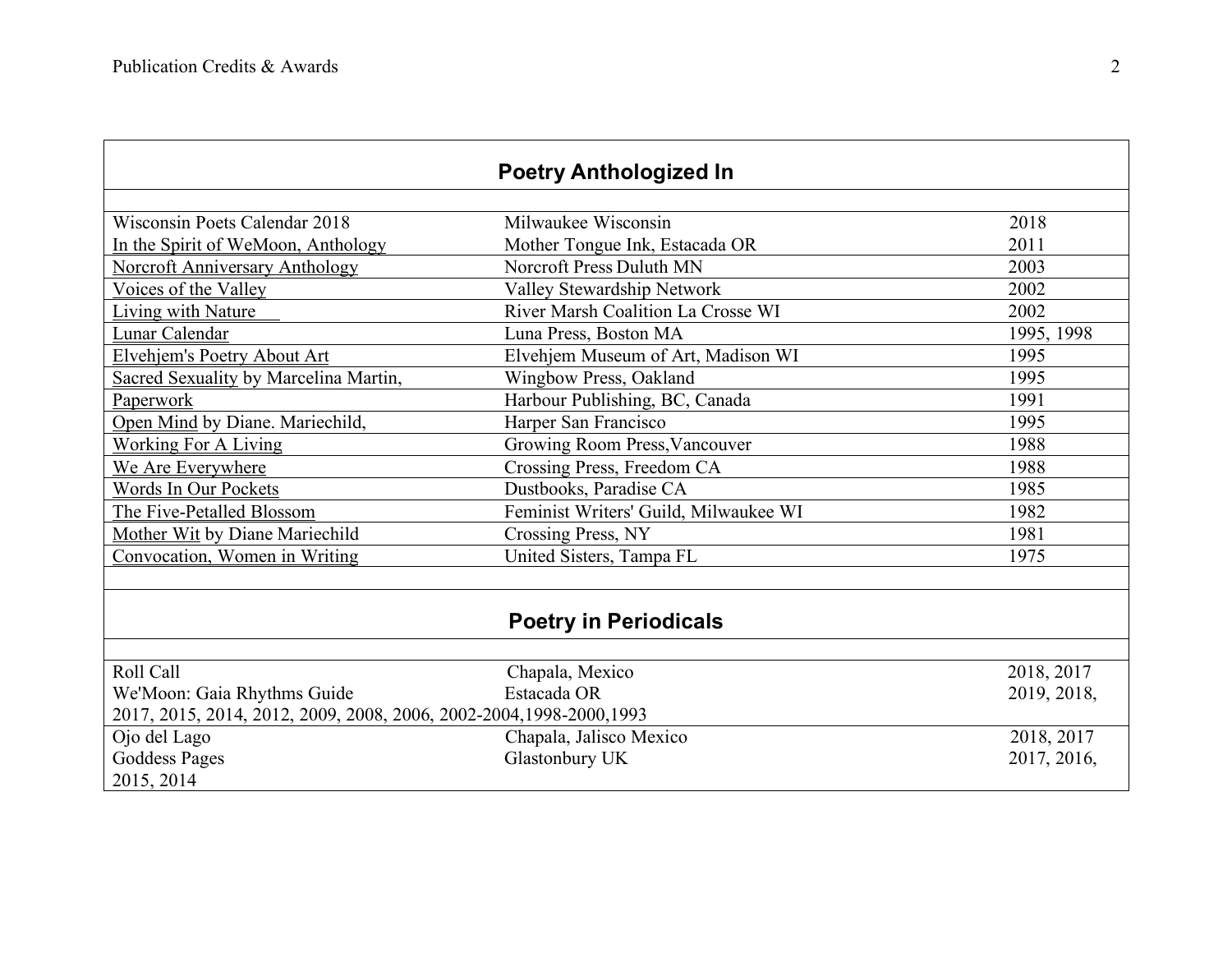| Smokey Blue Literary Magazine                                     | Asheville NC                     | 2015       |
|-------------------------------------------------------------------|----------------------------------|------------|
| Carolina Mountain Club News                                       | Asheville NC                     | 2015       |
| Wisconsin Poets' Calendar                                         | Milwaukee WI                     | 2011, 2006 |
|                                                                   | also 2003, 2001, 2000, 1988-1993 |            |
| A View From the Loft                                              | Minneapolis MN                   | 2002       |
| The Isis Papers                                                   | Los Angeles CA                   | 2002       |
| Royal Cornwall Museum Ceramica Exhibition                         | Truro England                    | 2002       |
| Mary's Pence Newsletter                                           | Metuchen NJ                      | 2001       |
| <b>Community Journal</b>                                          | <b>Yellow Springs OH</b>         | 2001       |
| Revolutionary Association Women of Afghanistan Islamabad Pakistan |                                  | 1999       |
| Journal of Poetry Therapy                                         | New York NY                      | 1996       |
| A Wise Woman's Garden Vol, Vol 9                                  | Milwaukee WI                     | 1996       |
| Rosebud, Vol. 2#2                                                 | Cambridge WI                     | 1995       |
| Lavendar Life Vol. 4, #1                                          | <b>Binghamton NY</b>             | 1995       |
| Riverwest Review Fall 94,                                         | Milwaukee WI                     | 1994       |
| Our Life, Vol. 1#1                                                | Oshkosh WI                       | 1994       |
| Zink October 94                                                   | Milwaukee WI                     | 1994       |
| Chiron Review Vol XI #4 Winter                                    | St. John, KS                     | 1992       |
| Tradeswomen, Vol. 10 #4 & Vol. 6 #2                               | Oakland CA                       | 1987,1991  |
| Outcry                                                            | Milwaukee WI                     | 1990       |
| Canadian Union Postal Workers, Vol.7                              | Scarborough, Ontario             | 1988       |
| MAWV News #7                                                      | Hinton WV                        | 1987       |
| The Write Age                                                     | Menomonee Falls WI               | 1986       |
| Wisconsin Outdoor Women                                           | Milwaukee WI                     | 1986       |
| Poetry Organization for Women                                     | Berkeley CA                      | 1985       |
| Feminary                                                          | Durham NC                        | 1982       |
| Women of the Earth Bonding                                        | <b>Grand Rapids MI</b>           | 1981,1982  |
| Womanspirit                                                       | <b>Wolf Creek OR</b>             | 1981       |
| Primipara Vol. 4#2                                                | Oconto WI                        | 1979       |
| Sinister Wisdom #4                                                | Charlotte NC                     | 1977       |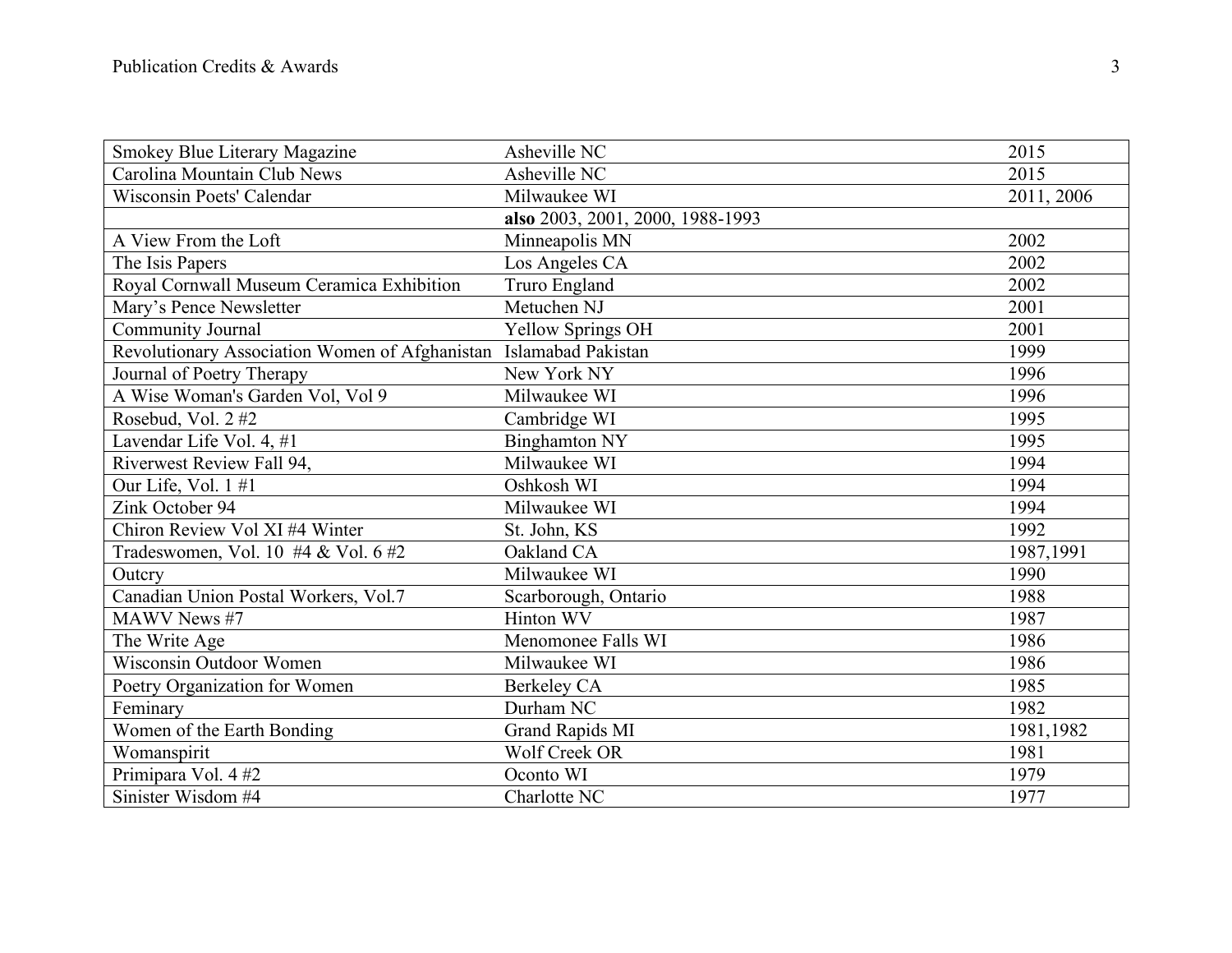| Wittenberg Review of Literature and Art          | Springfield OH           | 1976       |
|--------------------------------------------------|--------------------------|------------|
| Paid My Dues                                     | Milwaukee WI             | 1975, 1976 |
| Women: A Journal of Liberation                   | <b>Baltimore MD</b>      | 1974       |
| Majority Report                                  | New York NY              | 1974       |
| <b>Whole Women</b>                               | Madison WI               | 1973       |
| <b>Amazon Quarterly</b>                          | Oakland CA               | 1973       |
| Tempest                                          | Milwaukee WI             | 1973       |
| Marquette Journal                                | Milwaukee WI             | 1969       |
|                                                  |                          |            |
|                                                  |                          |            |
|                                                  | <b>Freelance Credits</b> |            |
|                                                  |                          |            |
| Guadalajara Reporter                             | Ajijic Mexico            | 2017       |
| Roll Call                                        | Chapala Mexico           | 2018, 2017 |
| Ojo del Lago                                     | Ajijic Mexico            | 2018, 2017 |
| ReVisionary's View (blog)                        | Asheville NC             | 2011-2018  |
| Caregivers Homewatch (interview)                 | Asheville NC             | 2015       |
| Storytelling Chronicle (fiction & reviews)       | Asheville NC             | 2012       |
| Matrifocus (essay)                               | Madison WI               | 2006       |
| La Crosse Tribune (columns and features)         | La Crosse WI             | 2002       |
| Pacific Pearl Newspaper (features)               | Mazatlan Mexico          | 1997, 1998 |
| Reunions Magazine (feature)                      | Milwaukee WI             | 1990       |
| Journal of Poetry Therapy (research)             | New York                 | 1988       |
| Of A Like Mind Vol. III #4 (essay)               | Madison WI               | 1986       |
| New Women's Times (book review)                  | Rochester NY             | 1980       |
| Cityside Newspaper (film reviews)                | Milwaukee WI             | 1978       |
| <b>New Woman's Survival Sourcebook</b> , (essay) | Knopf                    | 1975       |
| Amazon (art and book reviews)                    | Milwaukee                | 1977, 1978 |
| Women, a Journal of Liberation (essay)           | <b>Baltimore MD</b>      | 1974       |
|                                                  |                          |            |